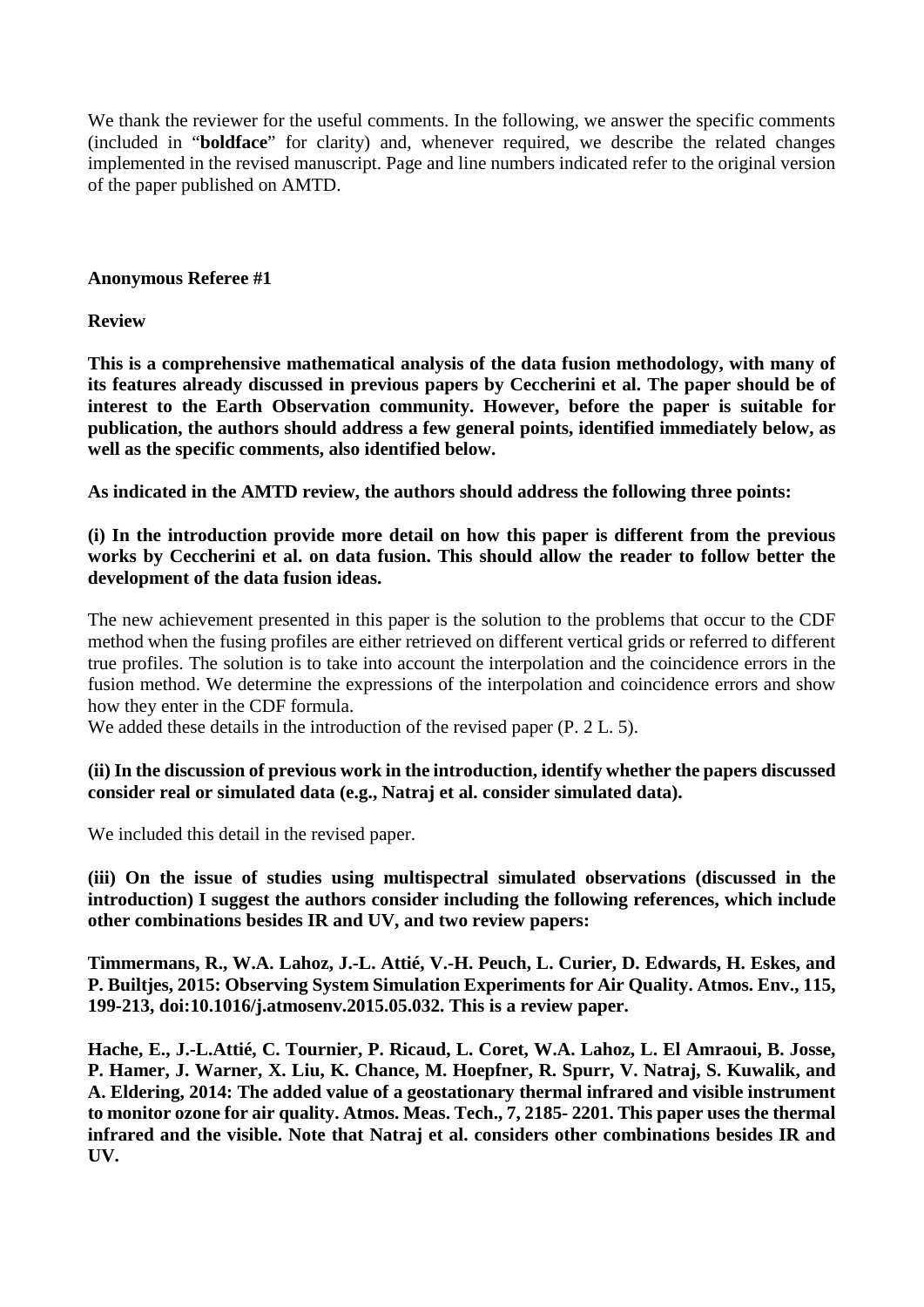**Lahoz, W.A., V.-H. Peuch, J. Orphal, J.-L. Attié, K. Chance, X. Liu, D. Edwards, H. Elbern, J.-M. Flaud, M. Claeyman, and L. El Amraoui, 2012: Monitoring air quality from space: The case for the geostationary platform. Bull. Amer. Meteorol. Soc., 93, 221-233, doi: 10.1175/BAMS-D-11-00045.1, 221-233. This is a review paper.**

We included these references in the revised paper.

#### **Specific comments:**

# **P. 2**

# **L. 40: Why choose 6 km for the correlation length?**

The correlation length is used to reduce oscillations in the retrieved profile. A value of 6 km is typically used for nadir ozone profile retrieval.

References:

Liu, X., Bhartia, P. K., Chance, K., Spurr, R. J. D., and Kurosu, T. P.: Ozone profile retrievals from the Ozone Monitoring Instrument, Atmos. Chem. Phys., 10, 2521-2537, https://doi.org/10.5194/acp-10-2521-2010, 2010.

Kroon, M., de Haan, J. F., Veefkind, J. P., Froidevaux, L., Wang, R., Kivi, R. and Hakkarainen, J. J.: Validation of operational ozone profiles from the Ozone Monitoring Instrument, J. Geophys. Res., 116, D18305, doi[:10.1029/2010JD015100, 2011.](http://dx.doi.org/10.1029/2010JD015100)

Miles, G. M., Siddans, R., Kerridge, B. J., Latter, B. G., and Richards, N. A. D.: Tropospheric ozone and ozone profiles retrieved from GOME-2 and their validation, Atmos. Meas. Tech., 8, 385-398, https://doi.org/10.5194/amt-8-385-2015, 2015.

We added a sentence and these references to the revised paper.

# **P. 6 L. 19: Why choose a 5% a priori error?**

For the estimation of the coincidence error we consider 5% of the a priori profile because this value is consistent with the difference between the true profiles of TIR and UV measurements used in the simulations.

We specified this in the revised paper.

# **P. 7**

# **L. 23: I suggest you remove "indeed". Same elsewhere. Please omit needless words.**

In the revised paper we replaced "Indeed" with "In the latter case" and we removed "if these identities are not present" at P. 7 L. 21-22. We removed "indeed" at P. 7 L. 35.

#### **L. 24: Please avoid anthropomorphising the data fusion algorithm. I suggest you use a word other than "misled".**

In the revised paper a different sentence is used.

# **P. 17**

**Fig. 6 caption: ": : :with the fused profile added: : :". Same for Fig. 7 caption.**